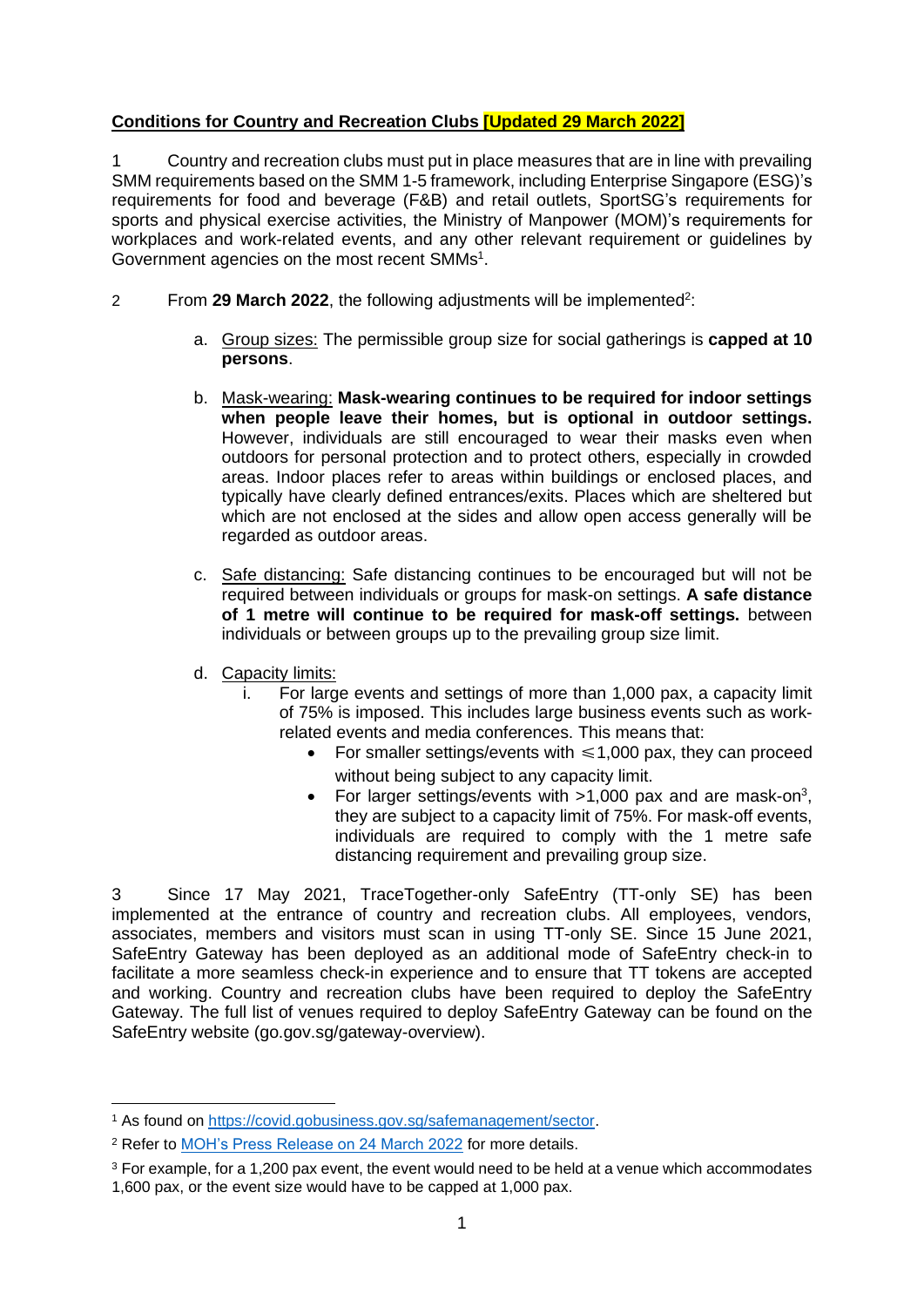## Other Activity-Specific Adjustments

4 Subject to the prevailing SMMs under the SMM 1-5 framework, from **29 March 2022**, the following activity-specific adjustments will also be implemented:

- a. Dine-in at food and beverage establishments. In line with the increase in group size, groups of up to 10 fully vaccinated persons are allowed to dine-in at F&B establishments, including hawker centres and coffee shops, where full vaccination-differentiated SMMs (VDS) checks have been implemented at their entrances. To ease the operational burden for F&B operators, F&B establishments are allowed to seat smaller groups of up to five fully vaccinated persons, without the need for full VDS checks at their entrance. Instead, random spot-checks will be done to ensure that only vaccinated persons are dining-in at these places, and the onus will be on the dining-in individuals to abide by the rules.
- b. Alcohol consumption. The restriction in F&B establishments on the sale and consumption of alcohol after 10.30pm, is lifted.
- c. Live performances and screening of programmes. Live performances are allowed to resume at all venues, including F&B establishments. Groups that are involved in the performances will have to comply with the prevailing SMM 1-5 framework, i.e. keep to the group size of 10 unmasked persons. The restriction on the screening of live broadcast programmes and recorded entertainment in F&B establishments, is also lifted.
- d. Vocalisation activities. Subject to masks being worn throughout the vocalisation activity, the following activities which involve vocalisation by large groups are allowed:
	- i. Congregational singing and chanting; and
	- ii. Cheering by audiences/spectators/participants at events.
- e. Social events and larger-scale social gatherings: Larger-scale social gatherings and events such as gala dinners, corporate dinner-and-dance events (D&Ds), birthday celebrations and anniversaries are allowed to resume. Organisers of these events should still comply the prevailing SMM 1-5. That means there should be no more than 10 persons per table, and safe distancing of 1 metre maintained between tables. Participants should also continue to exercise prudence and restraint, and limit their interactions to the same group they are seated with.
- 5 Other adjustments previously implemented from 15 March 2022 are as follows:
	- a. Adjustments to VDS: Unvaccinated children aged 12 years and below (i.e. born in 2010 or later) need not be from the same household to be included within a group entering premises or participating in activities with VDS.
	- b. Resuming sports: Team sports are allowed to proceed with up to 30 fully vaccinated persons (including players, coaches, umpires, etc.), at supervised/operated sports facilities (e.g. ActiveSG facilities and SportSGapproved private facilities). The prevailing SMMs will apply before and after the sport activity, and during rest breaks. No additional testing requirement will be imposed as long as all participants are fully vaccinated, but participants are strongly encouraged to self-test before arriving for the sports activity, and